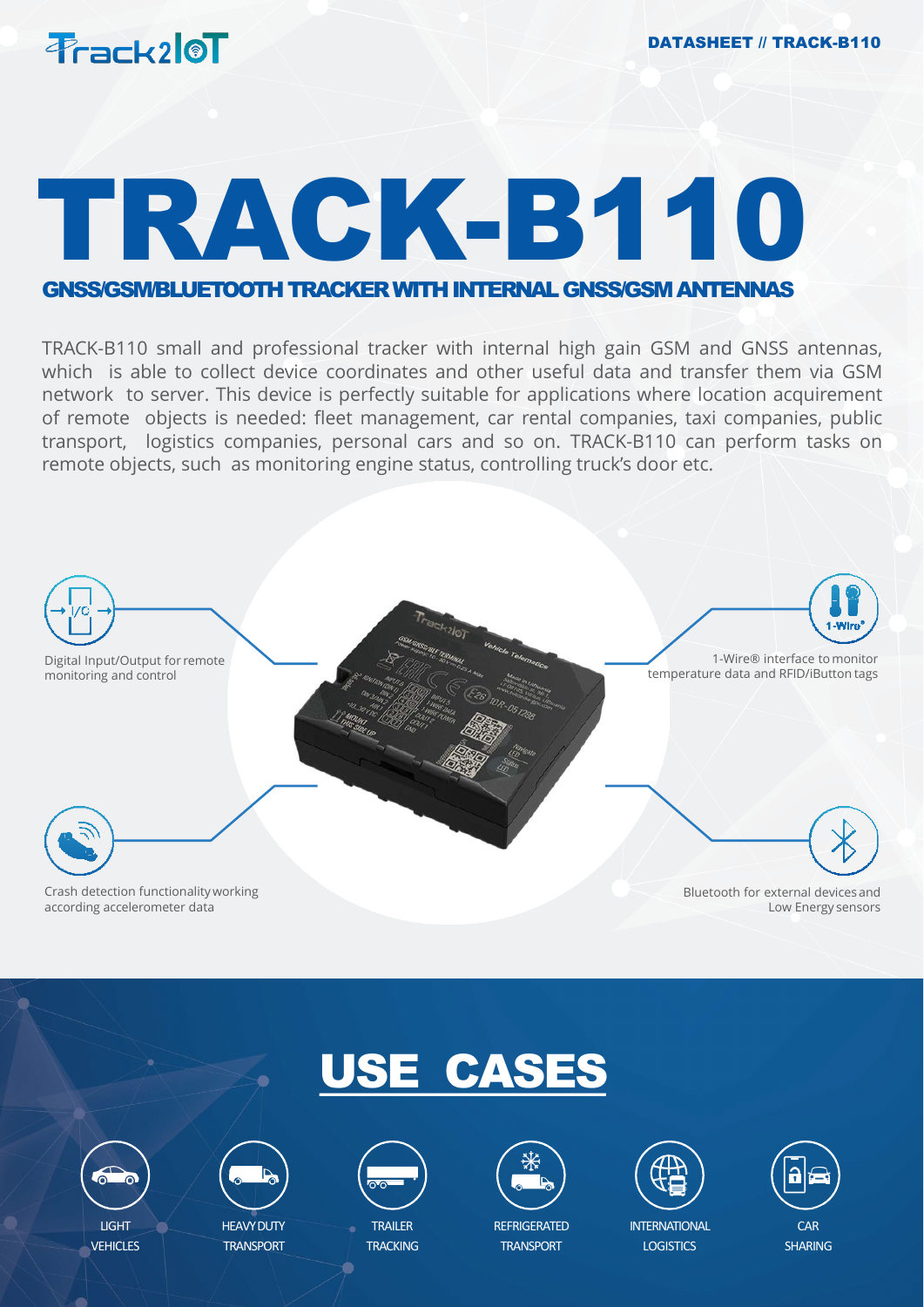### **Prack20T**

### DATASHEET // TRACK-B110





#### **Module**

| Name                          | Track2IoT TM2500                                                                                                  |
|-------------------------------|-------------------------------------------------------------------------------------------------------------------|
| Technology                    | GSM/GPRS/GNSS/BLUETOOTH                                                                                           |
|                               |                                                                                                                   |
| <b>GNSS</b>                   |                                                                                                                   |
| <b>GNSS</b>                   | GPS, GLONASS, GALILEO, BEIDOU, SBAS, QZSS, DGPS, AGPS                                                             |
| Receiver                      | 33 channel                                                                                                        |
| Tracking sensitivity          | $-165$ dBM                                                                                                        |
| Position accuracy             | $< 2.5$ CEP                                                                                                       |
| Velocity accuracy             | < 0.1m/s (within +/- 15% error)                                                                                   |
| Hot start                     | < 1 s                                                                                                             |
| Warm start                    | < 25s                                                                                                             |
| Cold start                    | < 35s                                                                                                             |
| <b>Cellular</b>               |                                                                                                                   |
| Technology                    | <b>GSM</b>                                                                                                        |
| 2G bands                      | Quad-band 850 / 900 / 1800 / 1900 MHz                                                                             |
| Data transfer                 | GPRS Multi-Slot Class 12 (up to 240 kbps), GPRS Mobile Station Class B                                            |
| Data support                  | SMS (text/data)                                                                                                   |
| <b>Power</b>                  |                                                                                                                   |
| Input voltage range           | 10 - 30 V DC with overvoltage protection                                                                          |
| <b>Bluetooth</b>              |                                                                                                                   |
| Specification                 | $4.0 + LE$                                                                                                        |
| Supported peripherals         | Temperature and Humidity sensor, Headset, OBDII dongle, Inateck Barcode Scanner,<br>Universal BLE sensors support |
| <b>Physical specification</b> |                                                                                                                   |
| Dimensions                    | 65 x 56.6 x 20.6 mm (L x W x H)                                                                                   |
| Weight                        | 50g                                                                                                               |